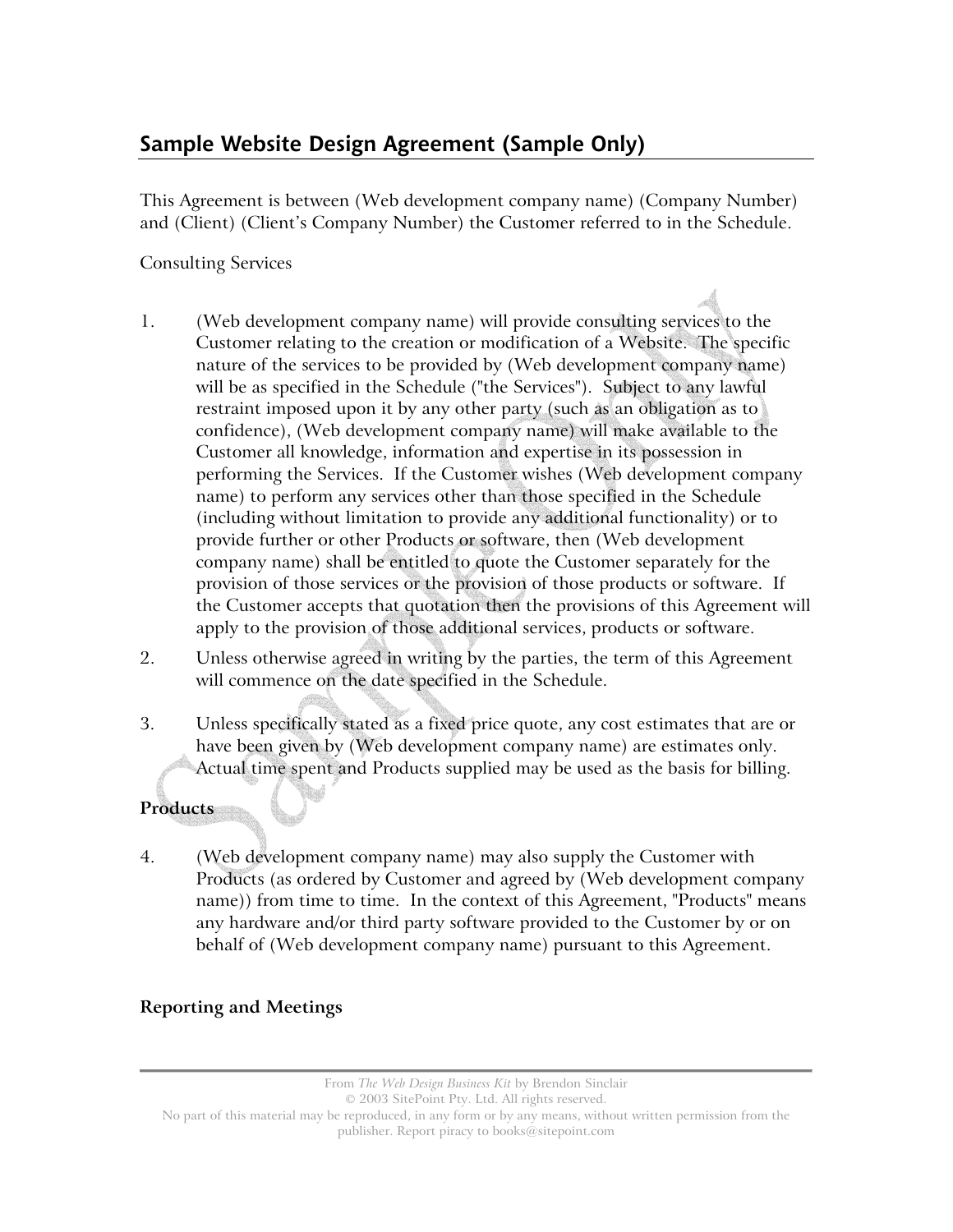5. The Customer shall make its employee (specified in the Schedule or such other person as the Customer shall nominate in writing) (the "Customer Contact") available to meet with (Web development company name) when reasonably required by (Web development company name) for the purposes of discussing the status of the Services. (Web development company name) will meet regularly with the Customer Contact (by remote communication facility if necessary) and report to the Customer on the status of the Services.

#### **Consulting Rates, and Other Expenses**

- 6. (Web development company name) will provide Services to the Customer and will be entitled to charge the Customer for such Services at the rates specified in the Schedule.
- 7. (Web development company name) shall be entitled to provide the Services remotely from its own premises and will not be required to attend the Customer's premises. If (Web development company name) is required to attend the Customer's premises for any reason pursuant to this Agreement, the Customer will reimburse (Web development company name) for reasonable transport and/or accommodation expenses incurred by (Web development company name) in doing so. However this does not include transport or accommodation expenses where the Customer's premises are located within 25kms of [Company Address].
- 8. The Customer authorizes (Web development company name) to obtain access to the Customer's computing facilities referred to in the Schedule (the "Facilities") using the remote means of access referred to in the Schedule ("Means of Access") and subject to any Restrictions on Access set out in the Schedule, for the purposes of providing the Customer with Services.
- 9. (Web development company name) will not use the Means of Access (or any other methods of remote access) to access the Facilities for any purpose other than to provide the Services. However, (Web development company name) shall be permitted to gain remote access to the Facilities for lawful purposes using any publicly available means (such as the World Wide Web), which do not require special authorization.
- 10. (Web development company name) will take the following steps to ensure the security of the Facilities (insofar as the use of (Web development company name)'s systems and the Means of Access are concerned):
	- a) ensuring that no passwords are stored in easily recognizable form on

No part of this material may be reproduced, in any form or by any means, without written permission from the publisher. Report piracy to books@sitepoint.com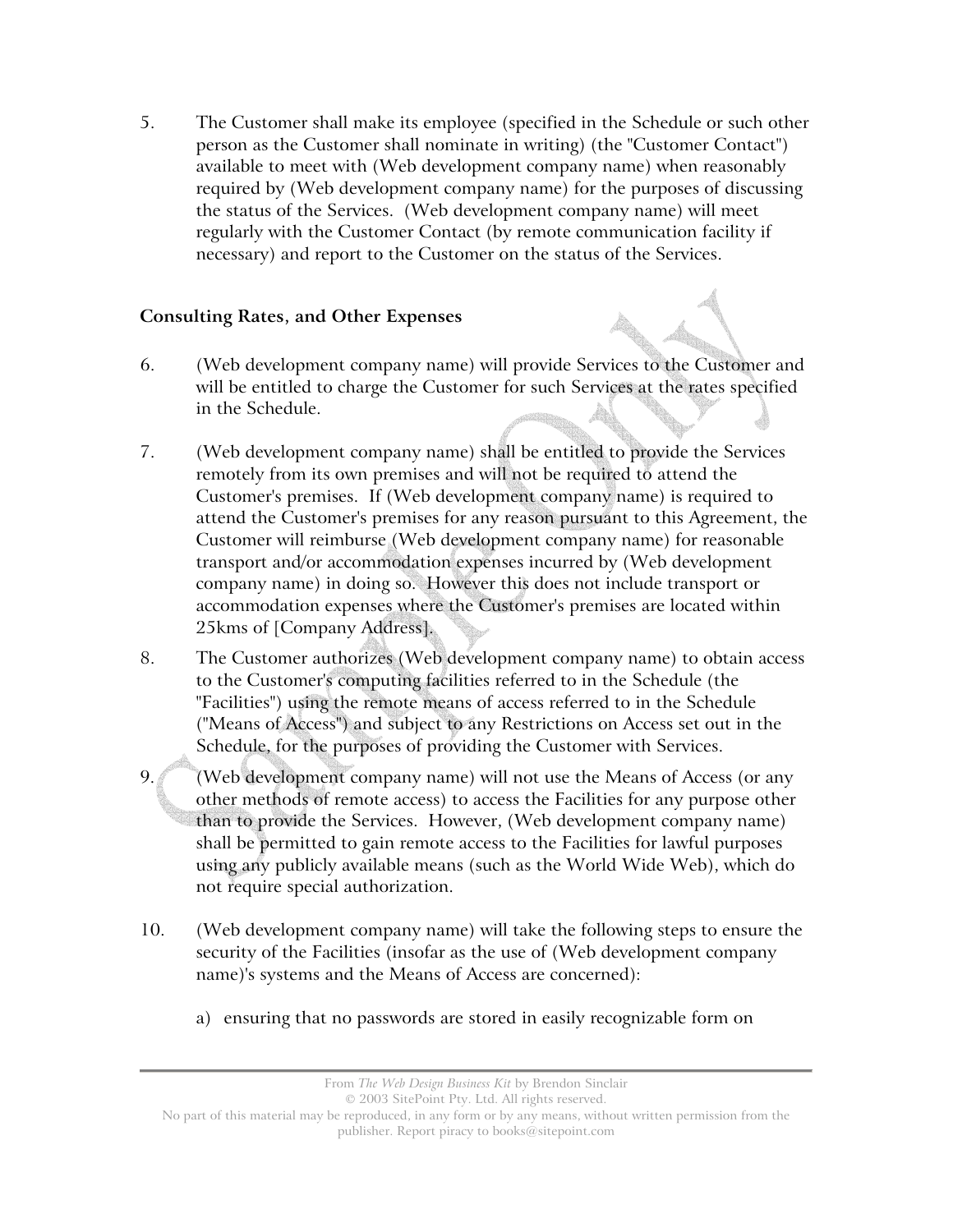(Web development company name)'s own systems in circumstances where a breach of (Web development company name)'s own internal security may reveal them;

- b) ensuring that only those employees and contractors of (Web development company name) who are required to access the Facilities using (Web development company name)'s systems and the Means of Access are able to do so;
- c) ensuring that the Facilities are not capable of being accessed by a system or user, which transits (Web development company name)'s own systems, except as permitted by this Agreement.
- 11. The Customer indemnifies (Web development company name) against any loss or damage arising directly or indirectly from any unauthorized use of the Facilities to which (Web development company name) has been granted remote access, provided that such unauthorized use has not arisen as the result of any material breach by (Web development company name) of its own obligations under Clause 10 of this Agreement.
- 12. The Customer will also reimburse (Web development company name) for all expenses incurred by (Web development company name) on the Customer's behalf or in carrying out its obligations under this Agreement.
- 13. The Customer will pay (Web development company name) for the cost of any Products (including any licensing that (Web development company name) is required to pay to obtain a sub-license in favor of the Customer for any third party software) together with (Web development company name)'s own charge that it levies for handling and/or obtaining any relevant sub-licenses.

# **Payment of Invoices**

14. (Web development company name) will be entitled to invoice the Customer on an interim basis at least monthly for progress payments for any Services performed or Products supplied during the previous month (or during any earlier period which has not previously been invoiced) together with such expenses as the Customer is required to reimburse (Web development company name). Such invoices shall contain such information and detail as the Customer may reasonably require to permit the Customer to account for the Services and Products (for instance, by attaching copies of any time sheets) reasonably prescribed by the Customer.

> From *The Web Design Business Kit* by Brendon Sinclair © 2003 SitePoint Pty. Ltd. All rights reserved.

No part of this material may be reproduced, in any form or by any means, without written permission from the publisher. Report piracy to books@sitepoint.com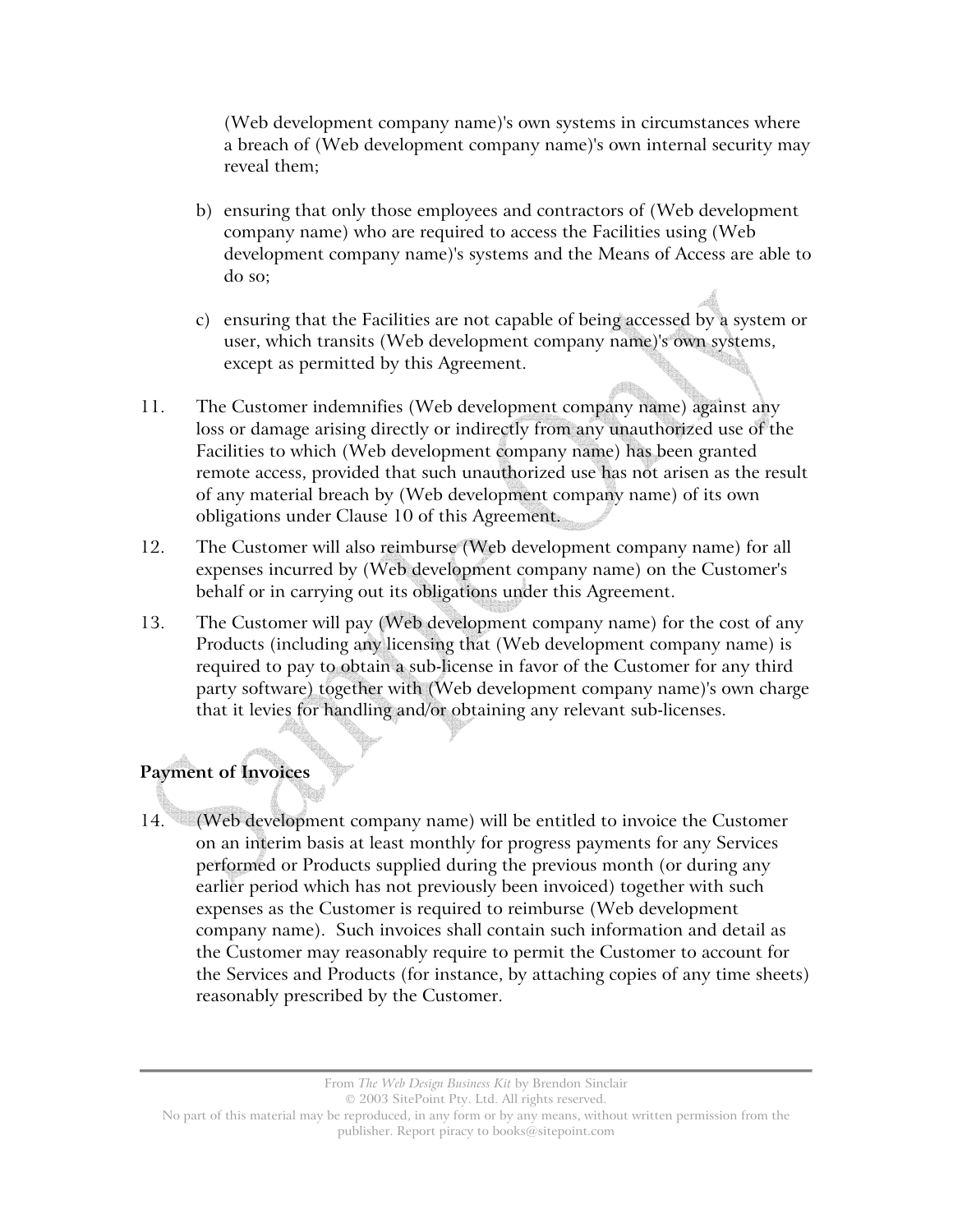- 15. All invoices rendered by (Web development company name) are payable within fourteen (14) days from the date of invoice. The Customer agrees to pay (Web development company name) in full within this time period.
- 16. If the Customer fails to pay any invoice by the due date for payment, then without prejudice to (Web development company name)'s rights under this Agreement, the Customer shall also pay (Web development company name) interest on the outstanding amount at the rate of 2% per month.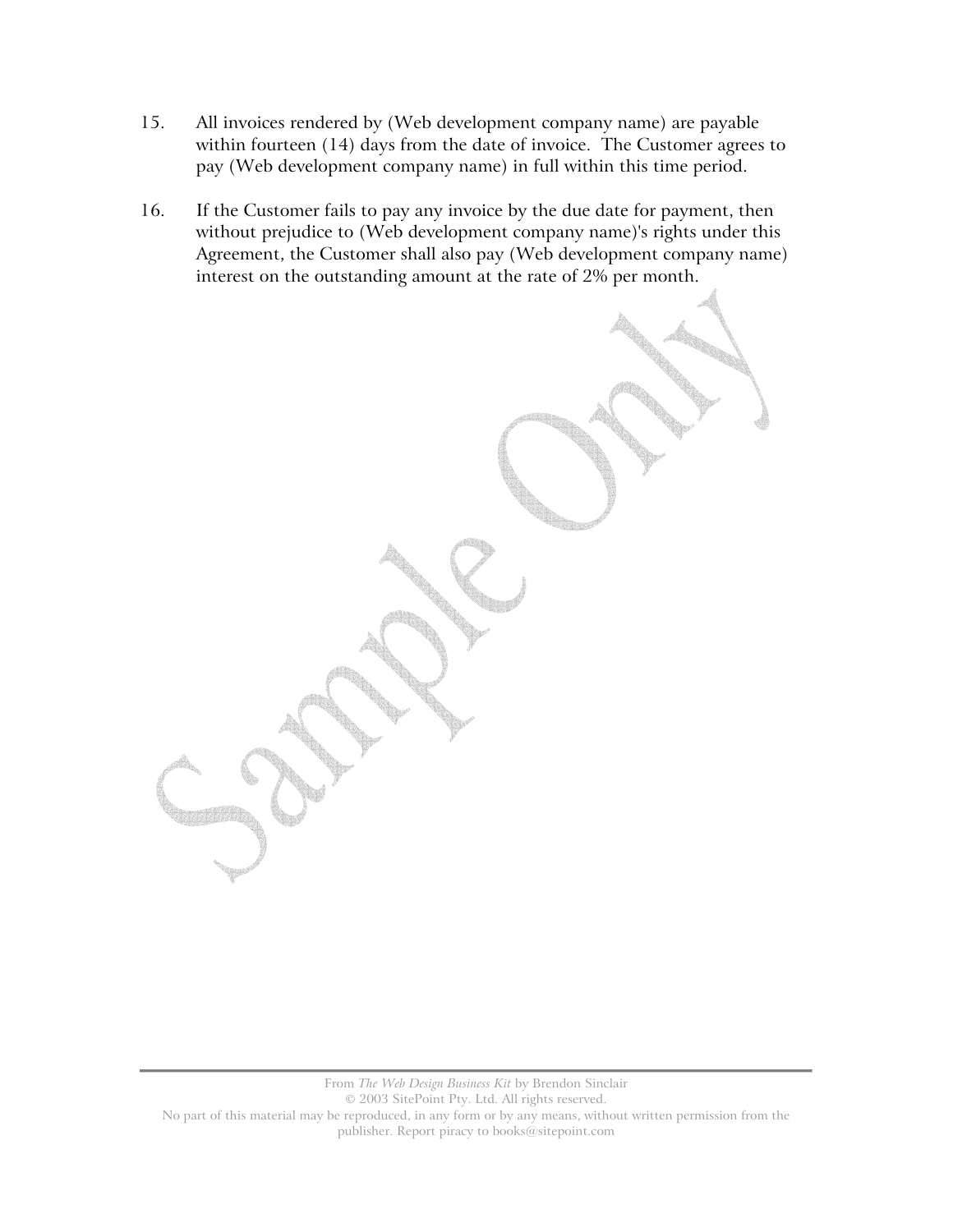# **Confidentiality**

17. (Web development company name) will not disclose to any third party or use other than for the purposes of this Agreement any knowledge or information imparted to or obtained by it during or in connection with the fulfillment of this Agreement which is of a secret or confidential nature relating to the business, equipment, processes relating to the equipment, the products, services, process or business strategies offered or employed by the Customer. This obligation of confidence will cease to apply in relation to information that (Web development company name) is required to disclose by any law, or which becomes part of the public domain other than as the result of a breach by (Web development company name) of its obligations of confidence under this Agreement.

#### **Intellectual Property**

- 18. Unless otherwise agreed in writing by (Web development company name), the copyright and all other rights relating to any software provided to the Customer by or on behalf of (Web development company name) pursuant to this Agreement (the "Intellectual Property") will remain the property of (Web development company name) or where applicable its licensors.
- 19. Upon payment in full for the Services provided by or on behalf of (Web development company name) pursuant to this Agreement, (Web development company name) grants the Customer a non-exclusive and non-transferable perpetual license to use the Intellectual Property for the Customer's own business purposes, and in the case of the third party software, will obtain a sub-license in favor of the Customer in similar terms.
- 20. (Web development company name) warrants to the Customer that to the best of its knowledge, it has the right to grant the licenses referred to in this Agreement, and the use by the Customer of any software provided by (Web development company name) will not infringe the rights of any third party.
- 21. (Web development company name) also grants the Customer the right to copy the Intellectual Property for the purposes of staff and subcontractor education and system backups. However, the Customer must not copy any of the Intellectual Property for any other purposes.

From *The Web Design Business Kit* by Brendon Sinclair

© 2003 SitePoint Pty. Ltd. All rights reserved.

No part of this material may be reproduced, in any form or by any means, without written permission from the publisher. Report piracy to books@sitepoint.com